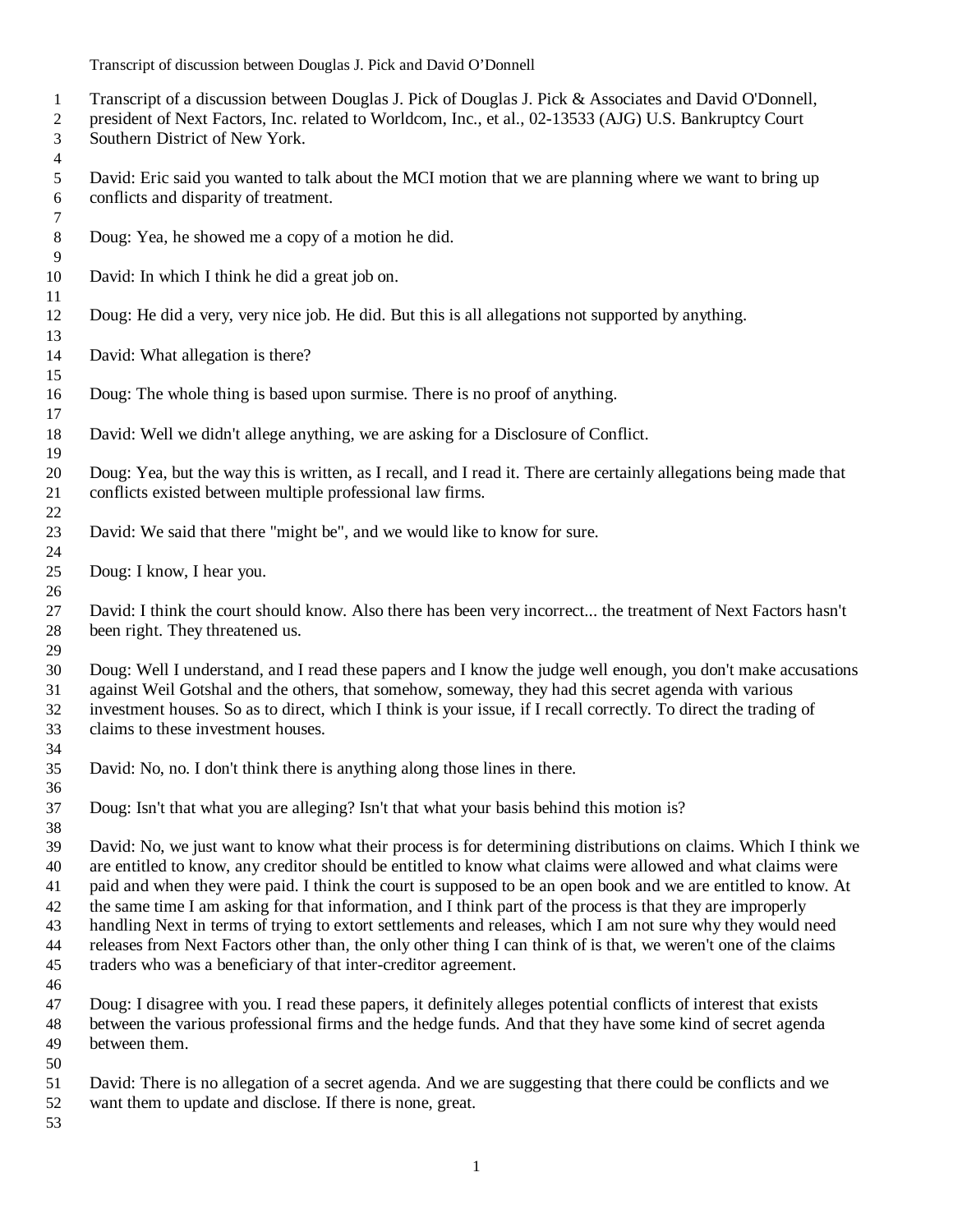- Doug: Well, you can't just say that. In the papers you are clearly making that allegation and you can't just walk into to court and say, "well if there are none, just tell us there are none." It is just the way the papers are
- phrased? No. You have nothing to support it other than "surmise and a gut-feeling and what is right, and what is wrong."
- David: What have they disclosed so far?
- Doug: It doesn't matter what they have disclosed or not disclosed, David. What I am telling you is, that the way the papers are drafted, it creates a scenario of an accusation based on surmise.
- David: I don't see how there is an accusation there when what we are saying is...well there is an accusation, the accusation is, is they are not handling the distribution on claims to Next appropriately, including, I guess an element of extortion.
- Doug: Okay, the element of extortion...
- David: Which was when they threatened to object to all of claims if we didn't sign this release.
- Doug: Those are negotiations. When you go to an element of extortion like that (we'll use your words). That's settlement negotiations and they have a right to do that.
- David: Up to a point, I think they do, to a point. I believe there is a phrase or a term of art, "extortion of a settlement". I am not saying that they have hit that level in this instance. But you are not allowed to extort a settlement from people.
- Doug: They are not, they are telling you straight out, "You don't want it? Walk!" "We will go litigate it, go walk."
- David: They can litigate it if they truly intend...you can't threaten to do something if they don't truly intend to do it.
- Doug: Why not?
- David: That is illegal.
- Doug: That is not illegal.
- 

- David: It is illegal to threaten something if you don't intend to do it.
- Doug: It is illegal to threaten to put somebody in jail by an attorney. But I can come at you and say, "if you don't do what I am saying...."
- David: You are threatening a lawsuit.
- Doug: "I am going to sue you." Done all the time.
- David: Yea, you can check into that.
- Doug: Yea I can. The same thing holds true when I say "I am going to kill you" It doesn't mean that I am going to kill you.
- David: You can't threaten to kill someone, it is definitely not allowed.
- Doug: It's done all the time, "I see you, I'm going to kill you." Everyone knows it is not meant literally.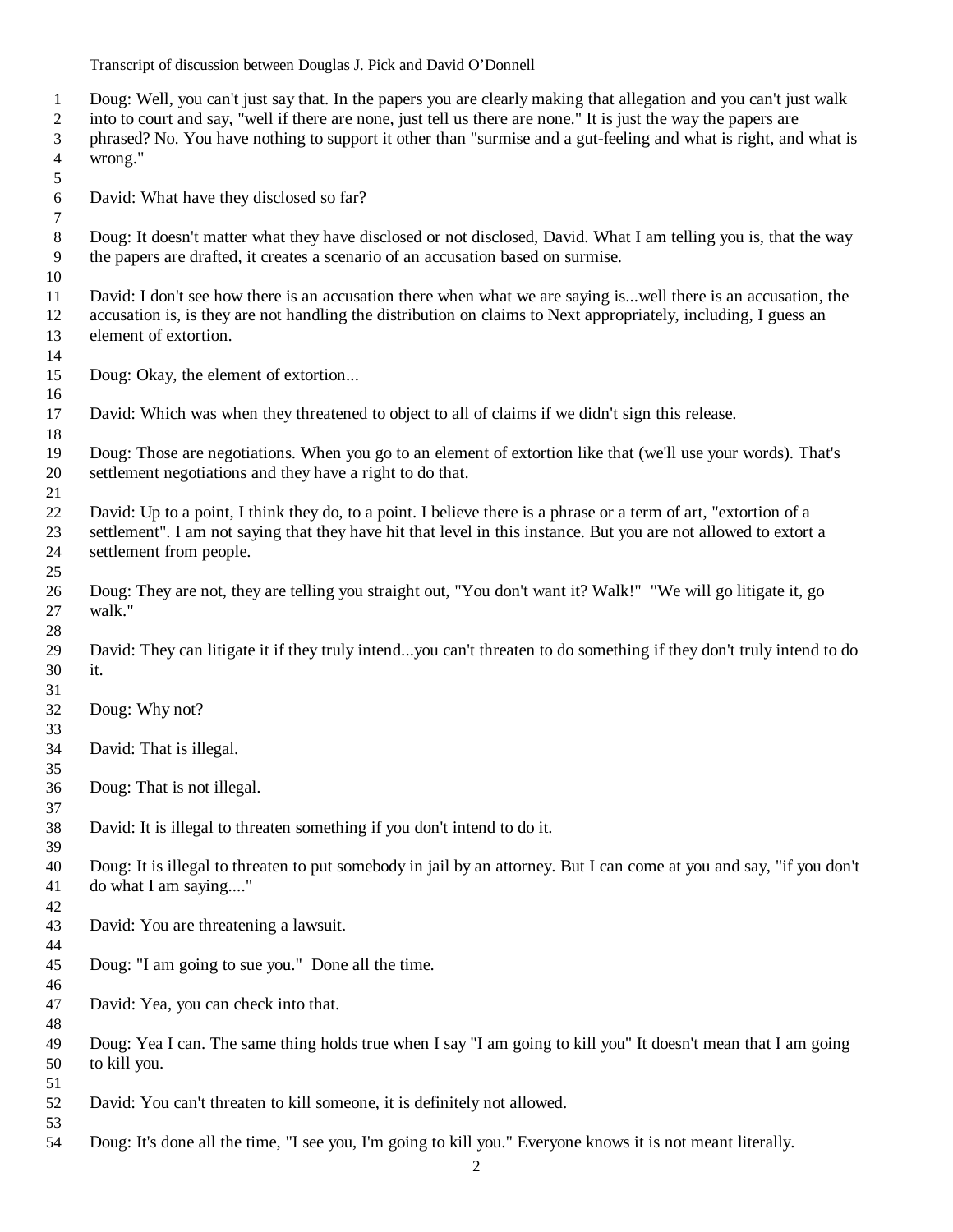David: My impression would be that's crossing the line. Anyway, I am not an attorney for these finer points. So what I clearly allege that happened, and I don't think it is even disputed by the other side is that they made threats regarding our claims and that they are taking too long and they are asking for releases that they are not entitled to. 

 Doug: All I know is that they've taken the posture, if I recall, talking to Eric, that said, "if you don't want to settle fine, we just litigate everything. Litigate everything.

- David: But they are not litigating everything.
- Doug: No that's what they said, there is your threat. There is your extortion I'll litigate everything.
- David: Okay.

- Doug: What's wrong with that?
- David: I think that is not proper. But if....
- Doug: So then you go for sanctions.

 David: Well then, we are not even asking for sanctions. We are just asking the court to direct them to disclose information. What their policy is. Because if this is their policy for everybody, then that's fine.

- Doug: It is just not a proper vehicle for the relief that you seek, to take well respected law firms...
- David: Who says that they are well respected?
- Doug: They are.
- 

 David: If I recall correctly the Southern District of New York found a situation where Weil Gotshal failed to disclose their prior representation in the Leslie Faye case. They paid a couple of million dollars for it.

- Doug: And as a result of that, they are now in the bottom of the barrel?
- David: I didn't say that.
- 
- Doug: They are one of the most profitable law firms today.

 David: Well profitable is another issue. That is something maybe for Elliot Spitzer to look at. That is not my point.

- 
- Doug: They are.
- 

 David: But whether or not they are well respected... I will agree that they are respected and feared and that they make lots of money. But I think that you would have to agree that there has been at least one situation where they did not properly act in terms of disclosing conflicts.

- Doug: And....what is the significance of a mistake in life? They got a chief bankruptcy Judge Brozman, sanctioned. I know the case, everyone knows the case.
- 

David: I thought Brozman was given high regard by other attorneys for that. I think that sanction was kind of

 light because they only paid a fraction of the cost that the estate was damaged and they didn't give back any of their additional fees. They didn't disgorge all of their fees.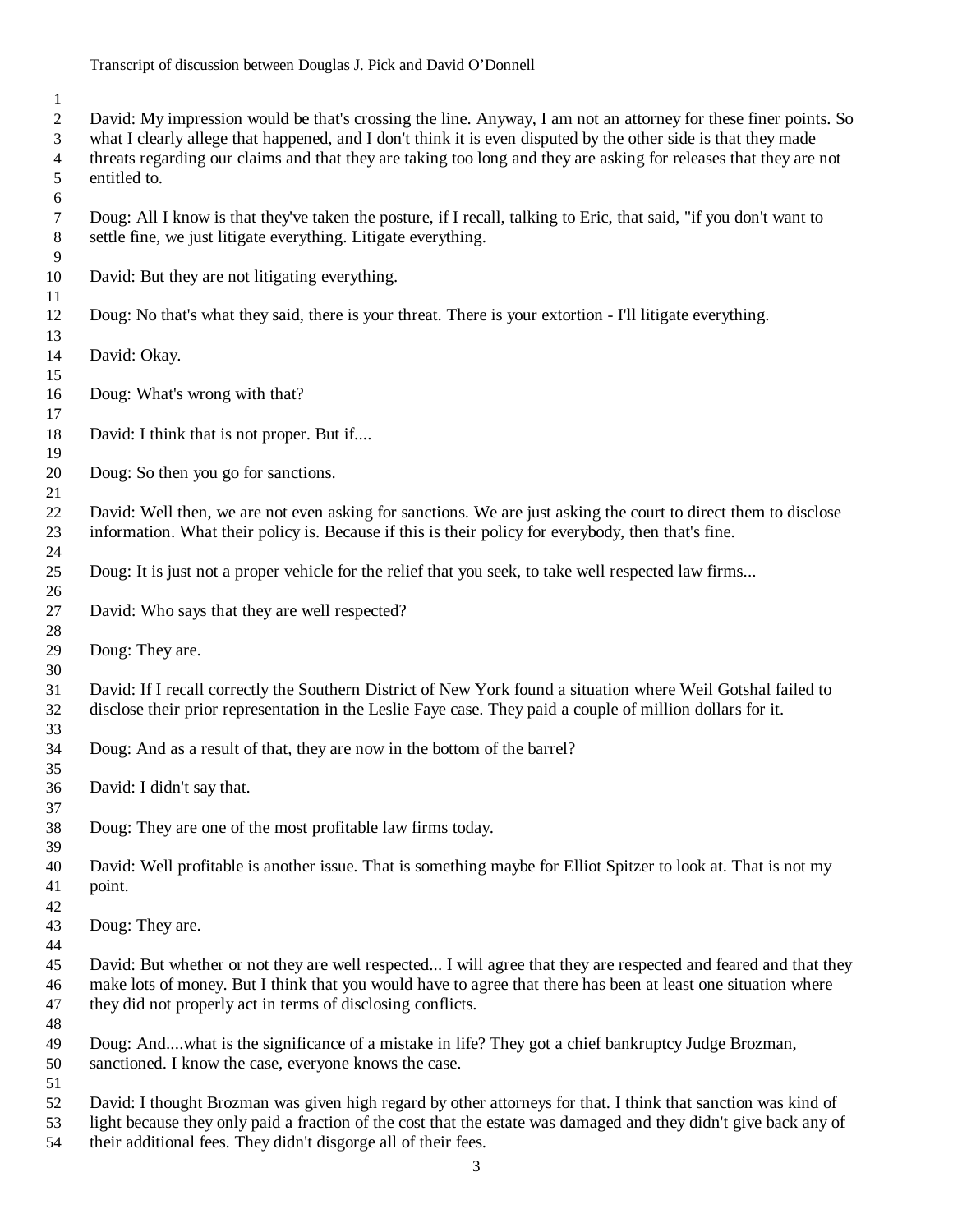Doug: Then the judge doesn't think it was horrid as to sanction them further.

 David: Further than that. Maybe it was the first time. These are details that I don't know. But I also wouldn't hold the policing of other attorneys by other attorneys to any kind of standard to be respected. I think the police do a better job with an internal affairs department of policing other police officers and I know that there is great statistics kept by police departments and the FBI of crimes committed by police officers. I know of nothing in analogous in terms of attorneys.

- Doug: There is! You can check any one of us.
- 

 David: Bar Associations have nothing to do with criminal matters, it is civil type stuff and it's membership in the Bar. There is very little teeth and there is also rules in place to protect all the attorneys involved. It is not a public thing, it is not a criminal action, it's really odd. I am not aware of any activity on the part of Bars in anyway be analogous to the type of policing that is done of police forces.

 Doug: You know, I'm not going to fight with you over it. Maybe you are right. Maybe lawyers should be better policed...I don't know. I think they are, I think we are under tremendous scrutiny. 

 David: Well with Sarbanes-Oxley, it's has upped a notch. But that is more in the public company, you know securities trading firms. I don't see anything in terms of the bankruptcy courts. I know many instances where there is evidence of stuff that crossed (I would think) clearly the line in terms of 18 US Code Section 3057 and I haven't seen US trustees involved or judges involved act on it. Maybe they have acted and I am just not aware of investigations that are ongoing. I think I am entitled to the information anyway, to have them state their policy. They are not telling me directly what their policy is. So we are asking the court to tell us what their policy is. As far as the conflicts go. I am involved in the bankruptcy industry and going to conferences and I get a feeling for how claims are paid to other claims traders. In fact, I used to work for Bear Stearns.

Doug: I know that.

 David: And I also worked for a hedge fund. And, I know other people. I get a feeling for how things are, so it is not like I am some Al Sharpten coming out of nowhere. Or someone coming in and saying "Oh you guys are doing such and such". I have been involved in the industry and I know that there are a lot of by-side distressed players who hire attorneys. I just like them to do a conflict check. In fact, I am involved in a case where debtor's counsel was representing a debtor and concurrently the senior lender, the secured lender, the largest equity holder and the claims trader that bought the majority of claims in the case, a competitor of mine, who was the first one buying claims in the case. And they were buying things before sales information was disclosed on the docket. So I don't know how they got the information. So there are situations where there might be questions of disclosure, but I think you should view this more as something which Next Factors is going to be asking in many cases, up front, where we are going to say, "hey we want you to update your conflict check". At each time where we think there are problems. This isn't just, "I'm picking on Weil Gotshal," I mean that would be silly. If you want me to give you some other districts where Next Factors has issues where we've pointed out conflict issues. I could let you know that. This isn't out of the blue, this is the largest bankruptcy case ever. Isn't it in US World Com?

Doug: Yes.

David: You know, it is a huge case. I think we are entitled to this information. If the judge doesn't want to give it

 to me, that is fine, but I think the business community would be interested in knowing why the judge doesn't want the lawyers to update their conflict checks. This is going to be news or it is not going to be news. The only

way it is not going to be news is if they update their checks and there is no problems. If the judge doesn't allow

- it, it is going to be news. If I have to jump through many different hoops before the conflict disclosure is made,
- it is going to be news. Between you and me, maybe I already have some communications with Elliott Spitzer's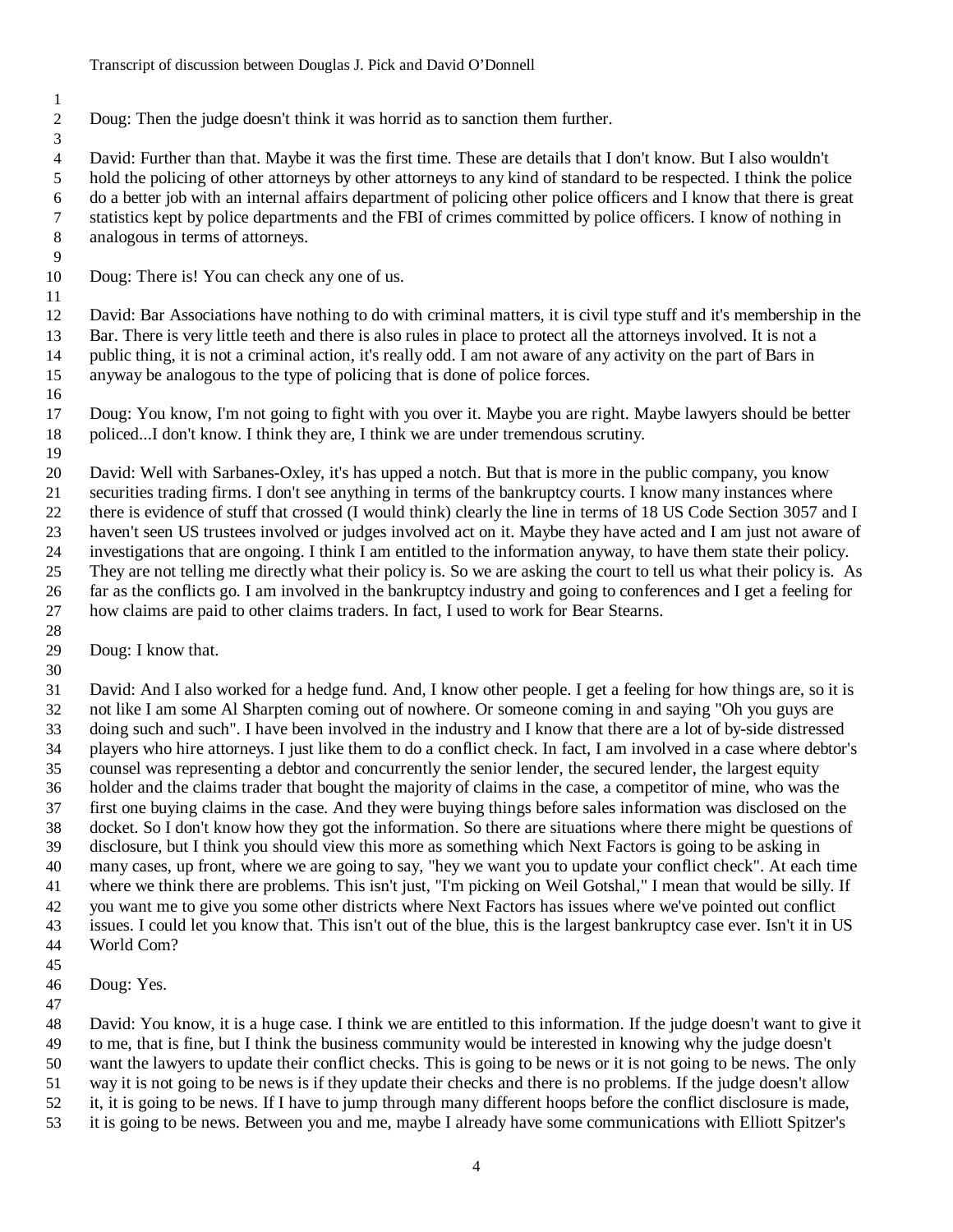office. It is a big animal. But what I am asking for, I think is very straight forward. Now if you think we should tweak the language in some way, I would be amenable to consider that. But I want to ask for that information.

 Doug: I am very uncomfortable. I read the motion, I didn't like the motion. I understood the motion. But I think the allegations are allegations, they are not based upon any facts. There is no....

 David: I'm not sure what allegation you are talking about?

 Doug: I am looking for a memo, I'm looking for a smoking gun, I am looking for something more than, "I want you guys to do a conflict search and tell me if there is anything inappropriate in your dealings with these hedge funds." 

- David: You are saying that I am looking for a memo?
- Doug: No, I said I am looking for a memo. I want something that supports these papers.
- David: Well, what is there to support? If we are asking them to update their conflict check?

Doug: We are not in a position to take that position, or ask anyone to update their conflicts check.

David: No one is allowed to ask attorneys to update their conflicts checks?

 Doug: No, that is internal. You do your own conflicts check. And if turns out there is a problem, the judge will address it. But I have no right to go to a Weil Gotshal, Piper Rudnick...

- David: Can you send me a memo that explains what either case law or statutes prohibits one party from asking that the court ask others to do. I thought...my overall impression of bankruptcy is that everyone is essentially entitled to information.
- Doug: You disclose. That is internal, you disclose internally.
- David: The responsibility is on the attorneys to disclose to the court.
- Doug: That's right.
- David: Okay. I could understand it. But I don't understand how one party can't ...
- 

Doug: ...ask another party to disclose more?

 David: No, we'll want to update. Here is the issue. There are over fifty claims buyers. A lot of times the claims buyers will be - you know - "XYZ claims buying", but they are actually owned by, let's say, by Bear Stearns, Bear Stearns Government Securities or Oppenheimer or Amrock or whatever. So, it might be possible that the professionals did conflict checks at the start of the case and then there were fifty claims traders and they weren't aware that there was a claims trader who came in. But that is one reason why the conflicts check might be out of date. Another reason could be that there could be funds that are buying under different names. So maybe there is a process that needs to be done generally where if a fund hires attorneys and then they start buying under another name, they need to update their attorneys as to the other names that they are buying under. Maybe it is not the responsibility of the attorney to guess or to know stuff that they don't know. But it is an issue. 

- Doug: Yea, it could be an issue. But the way you address it is not the way it is being addressed here.
- David: Why do you say that?
- 
- Doug: Because we have no right to tell Weil Gotshal how to improve internal.....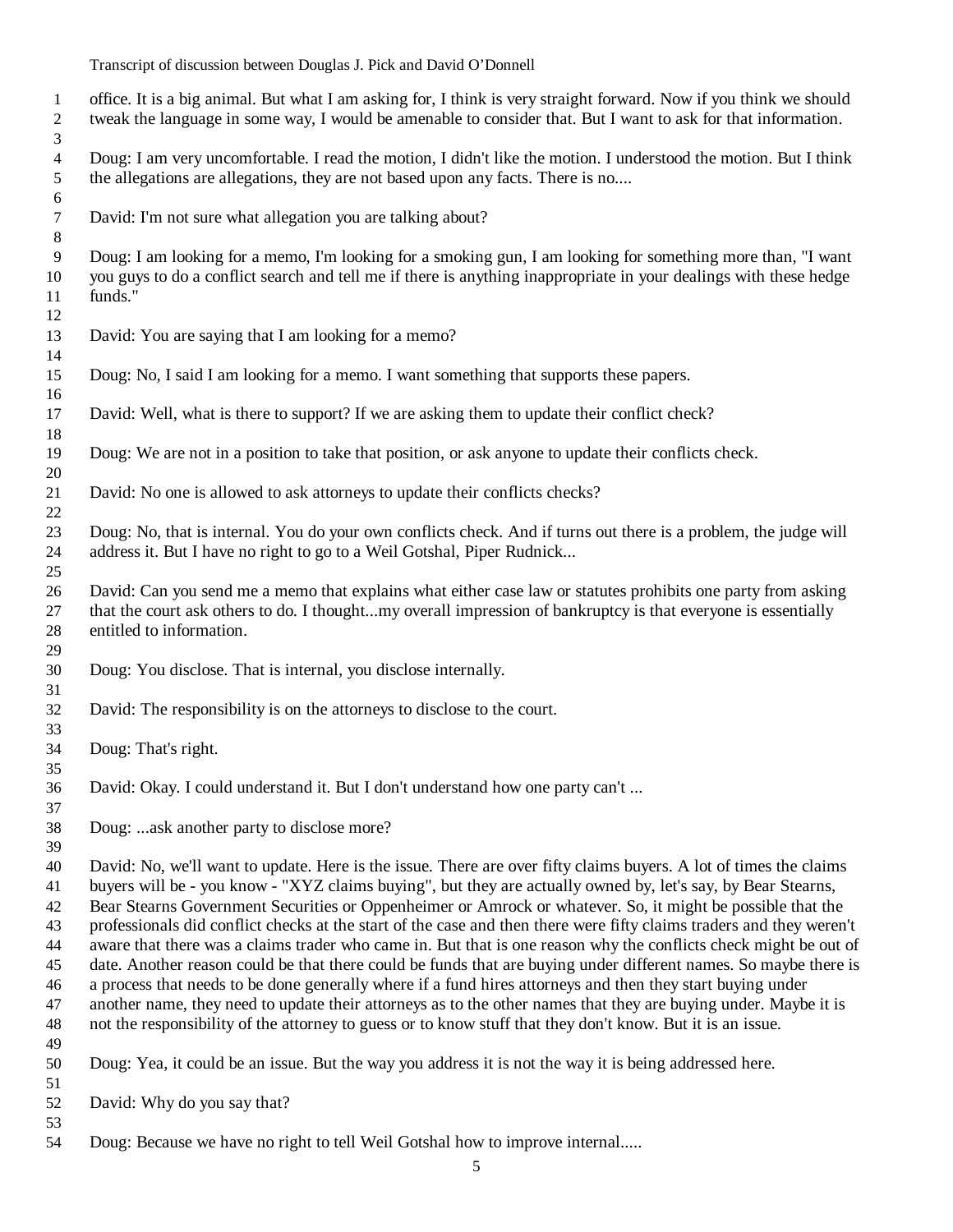- David: We are not telling Weil Gotshal how to do it. We are asking the court to direct attorneys to update their conflict checks. Which is something they were supposed to have done anyway. Doug: It doesn't matter. That is internal. No outside counsel has the right.... David: It is not internal. Doug: It is internal. David: It is disclosed publically to the court. Doug: Internally it is disclosed publically to the court. That is the attorneys on-the-job has to do his conflicts check and submit an affidavit. If the affidavit is ultimately proved inaccurate or wrong, you can get sanctioned. But it is not my job to go to Weil Gotshal and say, "I want you to tell me..." David: It is not your job and I am not suggesting that you do it. Doug: Well, I read that in these papers. David: Next Factors is asking the Court to do it. Doug: Well I am counsel. David: Right. Doug: And if my name is put on these papers, it's me, suggesting to you as counsel that you are correct in the request that you are making of the court to intervene to that issue. David: If there is some basis in fact or law for us to ask the court for the relief. Doug: That's right. I don't think there is any basis in fact or law to ask for the relief. David: Then give me a memo to that effect. Doug: Yea, I don't mind. David: Because that memo is going to be read by many. Doug: I don't care, I really don't care. David: I think the easiest way out. Doug: I'm not looking for an easy way out. David: Well, the easiest way out is to have this motion filed. If you want to generate me a memo that is going to try to explain why in fact or law....I've sort of been in the industry for awhile, and I could probably turn on my computer and point out a number of cases where there is people, creditors, committees, mad that the Chinese
- Wall was insufficient in another firm, you know because they might of been buying the debt. I've seen orders
- where the court says that anyone who is buying or selling stock of the bankrupted company is restricted or have
- to get approval first. I mean I've seen things that go way outside the bounds. The only difference I see here is
- that, what is involved is other attorneys and it sort of has that flavor of one attorney protecting or not wanting to
- be seen as interfering with other attorneys' ways of making money without regard what might be involved in the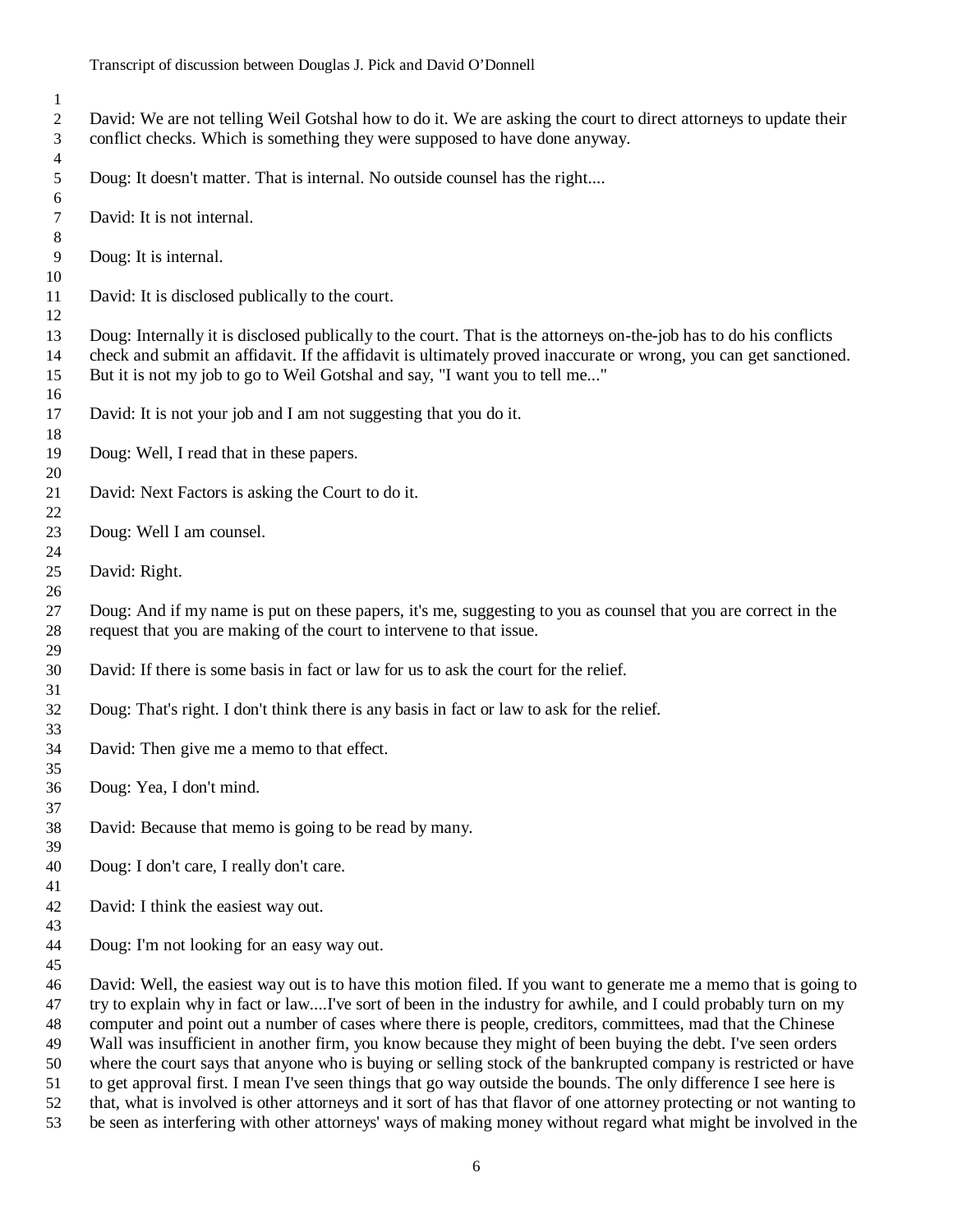- process. If you want to talk more tomorrow, I know it is the end of the day today...I am going to get the information one way or another.
- Doug: Why don't you take our papers and give it another law firm. I mean, you do like the papers. I don't mind, just change the name.
- David: What is your concern?

Doug: I don't like the accusations being made. I don't want to put our name to this set of papers.

 David: Okay, I'm not sure, I haven't seen one accusation. You are saying that our asking for the information is an accusation? I don't see that as an accusation.

 Doug: Let me ask you a different question. We're not the only lawyers, right? I mean you do like the set of papers, right? So we have ghost-written papers for someone else. What is wrong with that? You could probably convince another lawyer to take these papers and submit it. You are very good at the art of persuasion.

- David: Well if you want to spend your time finding a lawyer...
- Doug: No. I am not going to spend my time finding a lawyer.
- David: Well do you think I am going to spend my time doing it?
- Doug: Well, I don't care. I am just telling you I don't approve....
- David: Well you should care.
- Doug: I don't understand that point at all. I do care. That is why I am saying we are not signing these papers. I do care.
- David: I think you are making things harder for yourself.
- Doug: I don't see how, I don't see how I am making things harder for myself. Sorry, if you could explain that to me, I'm all ears.
- David: I am entitled to this information, do you doubt I am entitled to make the request of the court to have people update their conflict checks?
- Doug: Yes.
- David: You doubt that.
- 

- Doug: Yes.
- David: Okay, I guess you are going to do a memo to that effect. You are aware of situations where committee members have sought motions regarding chinese walls existing at other committee members?
- 

- Doug: That is because they know for a fact of a conflict. Not because they believe or sense....
- David: I've seen it where there are no facts presented.
- Doug: Sorry. I've never seen a paper that is based on innuendo and surmise.
- David: What innuendo am I speaking....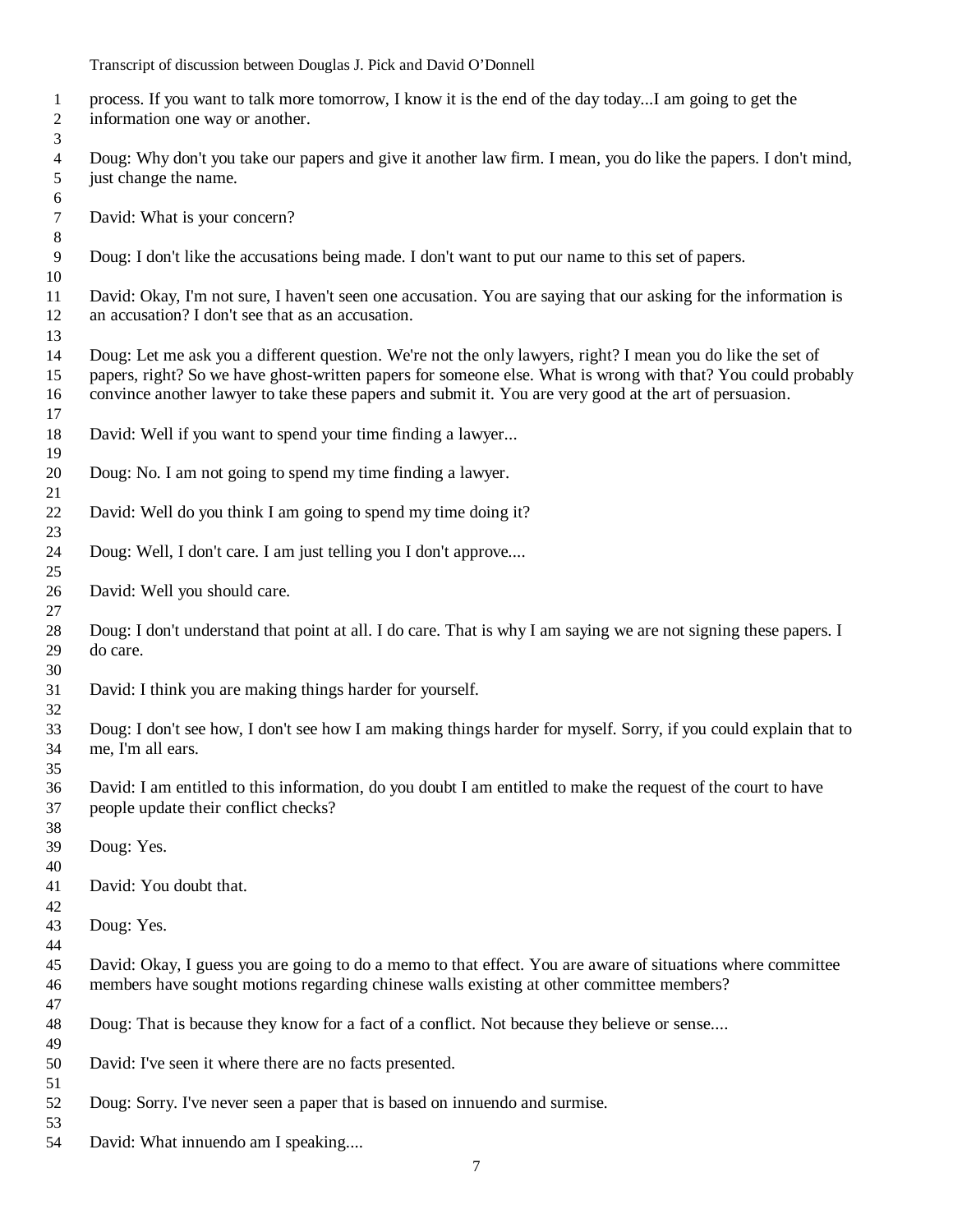Doug: It is filled with innuendo.

 David: So, I think I understand you and if I show you one firm who has bought claims in the case and is not currently on one of the professional's conflict checks.

Doug: I'm sorry, you lost me. One firm that has bought claims.....

 David: If I show you one claims buyer, who bought claims at a time in the MCI case, when they weren't on an attorneys' conflict check and I can also show you that this attorney appeared for that same buyer or their affiliate concurrently in another case, i.e. they are accepting money from them, then you have no problem with these papers.

- Doug: No, you are wrong because you have got to show me that the claims buyer paid them money to represent them in the case. A guy out there, a claims buyer who buys claims in a hundred cases is not going to disqualify Weil Gotshal from a hundred cases. Because Weil Gotshal represented them in one matter. I don't buy that. If in World Com you can show me that one of the claims buyers, hedge fund, had a relationship and was paid in the relationship in the World Com matter and that wasn't disclosed, that's different.
- David: In the World Com matter, in the World com...that is not what a conflict check is about.
- Doug: In this particular case...
- David: The conflict is if they are accepting money from a party in the current case related to other work in another case.
- Doug: Well I'm sorry I don't see your argument.

 David: You've never seen that in a conflict check? You are not aware that a conflict check refers to whether or not there is a relationship with a party in the current case somewhere else. You think it would only be if they were also representing a creditor in the same case?

 Doug: I am well aware of conflict checks. We do it here. Also, I will surprise you by telling you that we've been doing it for twenty-five years and we haven't been doing it for twenty-five days. I am telling you now, I've read these papers and it is filled....there is no way on God's green earth that I am going to sign this.

 David: I just told you, I could present to you what sounds like you need. If I give you that evidence, you are ready to file these papers?

- Doug: No, I am not.
- 

David: Why?

Doug: Because you and I have a difference of opinion with respect to the law and the facts.

 David: No, no, I thought I just gave you what you asked for! You said that it is based on innuendo. You have two questions to answer then, why you won't file it as is, and why you won't file it if it is no longer innuendo and I give you facts.

 Doug: Do you have another law firm that you deal with?

David: No, not in New York, not for New York matters. I have for Delaware, California, Texas and Florida. No

one else in New York. So I will look forward to that memo covering the two incidents. Because we are talking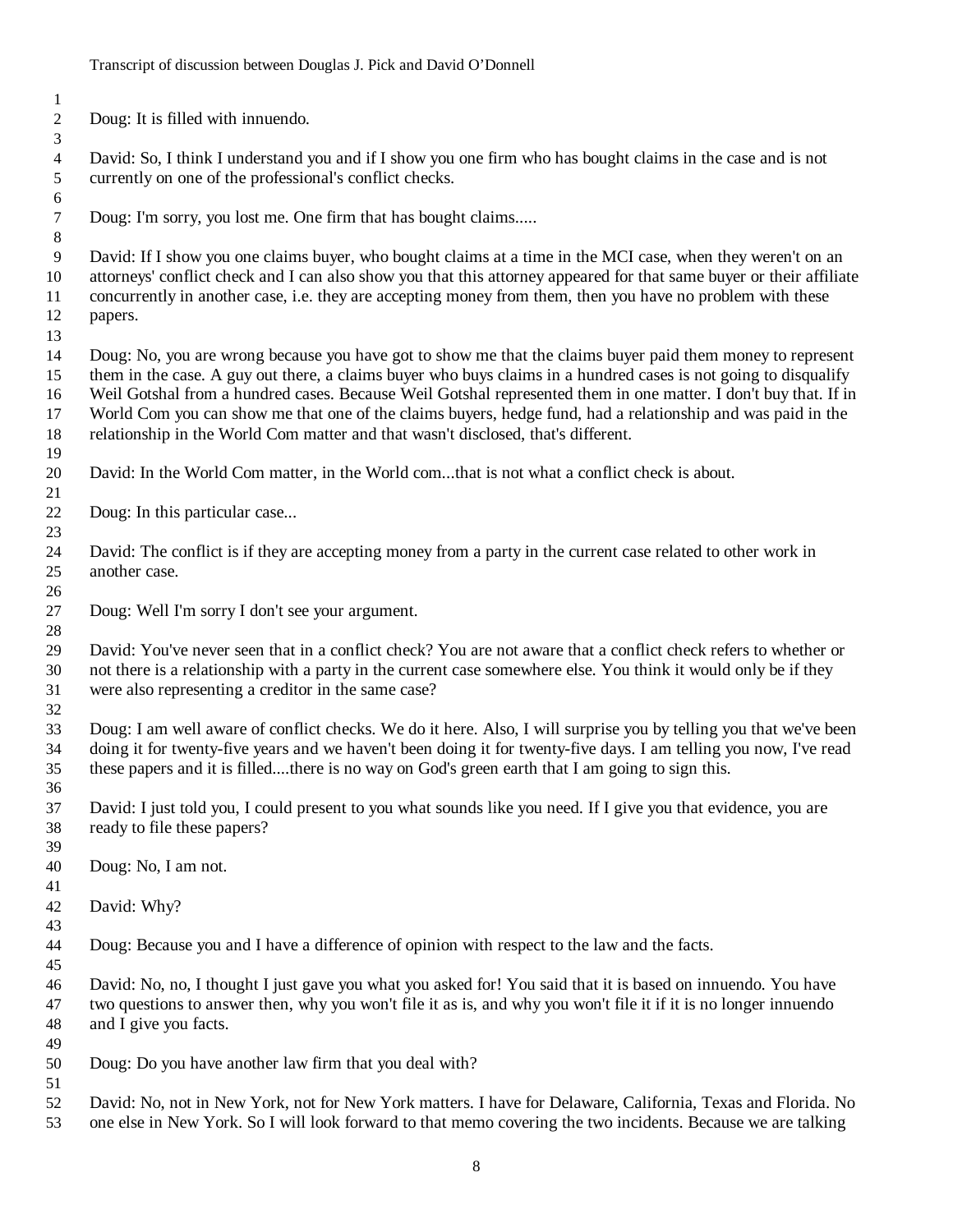- about "as is", and then also if I gave you actual evidence. right, so I will look forward to getting that memo or if you want to tell me again tomorrow, either way.
- Doug: You want a memo that you will pay us for, saying that we have no right to conduct an internal conflicts check.
- David: No not you. That is not a memo for you giving an explanation to yourself of something.
- Doug: I'm not giving an explanation to myself.
- David: This motion needs to be filed.
- 

Doug: We are not filing it.

 David: If you are going to give some reason that is not filed, that is up to you. But I think you need to explain why you are not filing it and I also offered to give you what you said you needed. You said you need "X" and I said I would give you "X" and you said you still wouldn't file it after getting "X".

- Doug: David, let me say it differently, "I will not put my name on these set of papers, I will not."
- David: I am not asking you to put your name on it.
- Doug: Well, what are you asking me? Are you asking Eric to put his name on it?
- David: Eric has his name on it.
- Doug: Oh, so you are asking Eric to put his name on it?
- David: Eric's name is on it.
- Doug: So you are asking Eric to sign it?
- David: Eric is ready to sign it and the only reason why he isn't is because you said you didn't want it done.
- Doug: Okay let me say, "I will not authorize Eric to sign these papers, I will not give him my permission, I will not"
- David: You know, I think you are making things difficult for yourself, but you are going to need to explain why asking for attorneys to update their conflicts.
- Doug: No, the issue....
- 
- David: It is not in fact or law. And also when you said you couldn't do it because there is no evidence, and if I gave you the evidence that you still wouldn't do it.
- 

Doug: You and I read it differently.

- 
- David: I also gave you the opportunity to go to the point to find out which words, which specific language you didn't like, and you declined.
- Doug: I appreciate it. We are not going to sign this.
- David: I think you are making things very difficult for yourself and we will see how things go.
-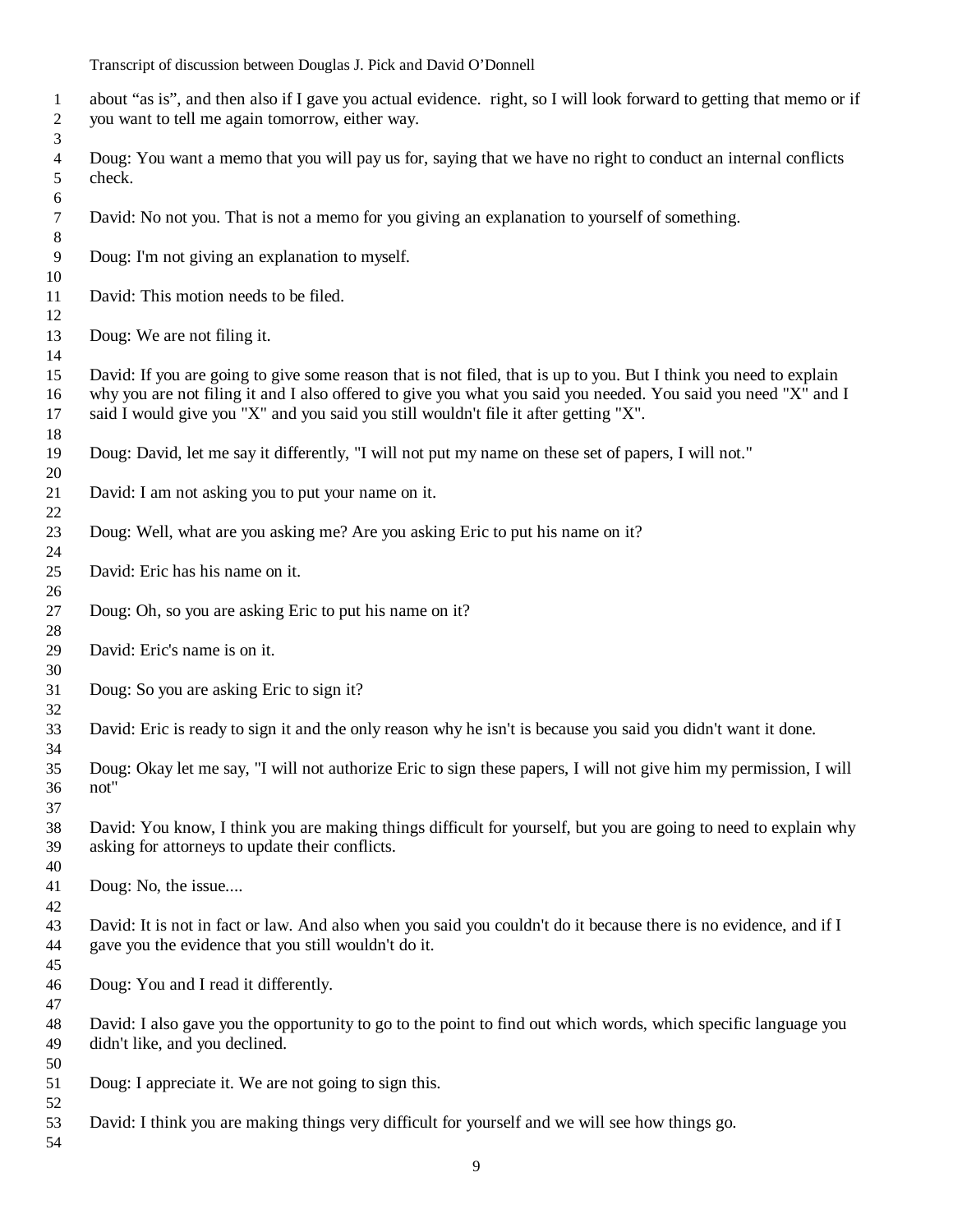| $\mathbf{1}$         | Doug: Okay.                                                                                                                                                                                                                                         |
|----------------------|-----------------------------------------------------------------------------------------------------------------------------------------------------------------------------------------------------------------------------------------------------|
| 2<br>3               | David: But I think the ball is still in your court.                                                                                                                                                                                                 |
| 4<br>5<br>6          | Doug: Nope, I'm telling you now, honestly                                                                                                                                                                                                           |
| 7<br>8               | David: You need to start covering the bases for yourself, because you are venturing out here.                                                                                                                                                       |
| 9<br>10              | Doug: Are you threatening us?                                                                                                                                                                                                                       |
| 11<br>12             | David: Excuse me? Threatening what?                                                                                                                                                                                                                 |
| 13<br>14             | Doug: Me.                                                                                                                                                                                                                                           |
| 15<br>16             | David: With what?                                                                                                                                                                                                                                   |
| 17<br>18             | Doug: I don't know?                                                                                                                                                                                                                                 |
| 19<br>20             | David: Not that I am aware of.                                                                                                                                                                                                                      |
| 21<br>22             | Doug: Okay, maybe I just misheard what you were saying.                                                                                                                                                                                             |
| 23<br>24             | David: No, I'm telling you that you need to cover the bases for yourself.                                                                                                                                                                           |
| 25<br>26             | Doug: Okay, we are very careful on conflict checks, very careful.                                                                                                                                                                                   |
| 27<br>28<br>29       | David: Good. I'm not referring to conflict checks, I am referring to making sure that the actions you take are for<br>your client and not to protect other attorneys.                                                                               |
| 30<br>31             | Doug: We don't protect other                                                                                                                                                                                                                        |
| 32<br>33<br>34<br>35 | David: If you recall, I think there was an issue which caused you to decline to perform actions in the Footstar<br>case, which in a letter advising you, you know talking about that issue, went to you. And you saw that<br>correspondence, right? |
| 36<br>37             | Doug: I will tell you this David                                                                                                                                                                                                                    |
| 38<br>39             | David: So this looks like another instance                                                                                                                                                                                                          |
| 40<br>41             | Doug: Then David fire me!                                                                                                                                                                                                                           |
| 42<br>43             | David: No, no. This looks like another instance                                                                                                                                                                                                     |
| 44<br>45<br>46       | Doug: No. Because I am tired of it. I have told you before and I will tell you again. There are no strings attached<br>to my arms and there are no strings attached to my legs.                                                                     |
| 47<br>48             | David: Especially when you want to protect opposing counsel.                                                                                                                                                                                        |
| 49<br>50             | Doug: Do you think we are trying to protect Weil Gotshal because they need our protection!                                                                                                                                                          |
| 51<br>52             | David: I didn't say Weil Gotshal, by the way. How many professionals, there are like a dozen of them.                                                                                                                                               |
| 53<br>54             | Doug: Okay, you think a dozen law firms out there with lawyers of fifty or more need our protection? Fine. If<br>that is what you want to believe, fine. That we are protecting them, fine.<br>1 <sub>0</sub>                                       |